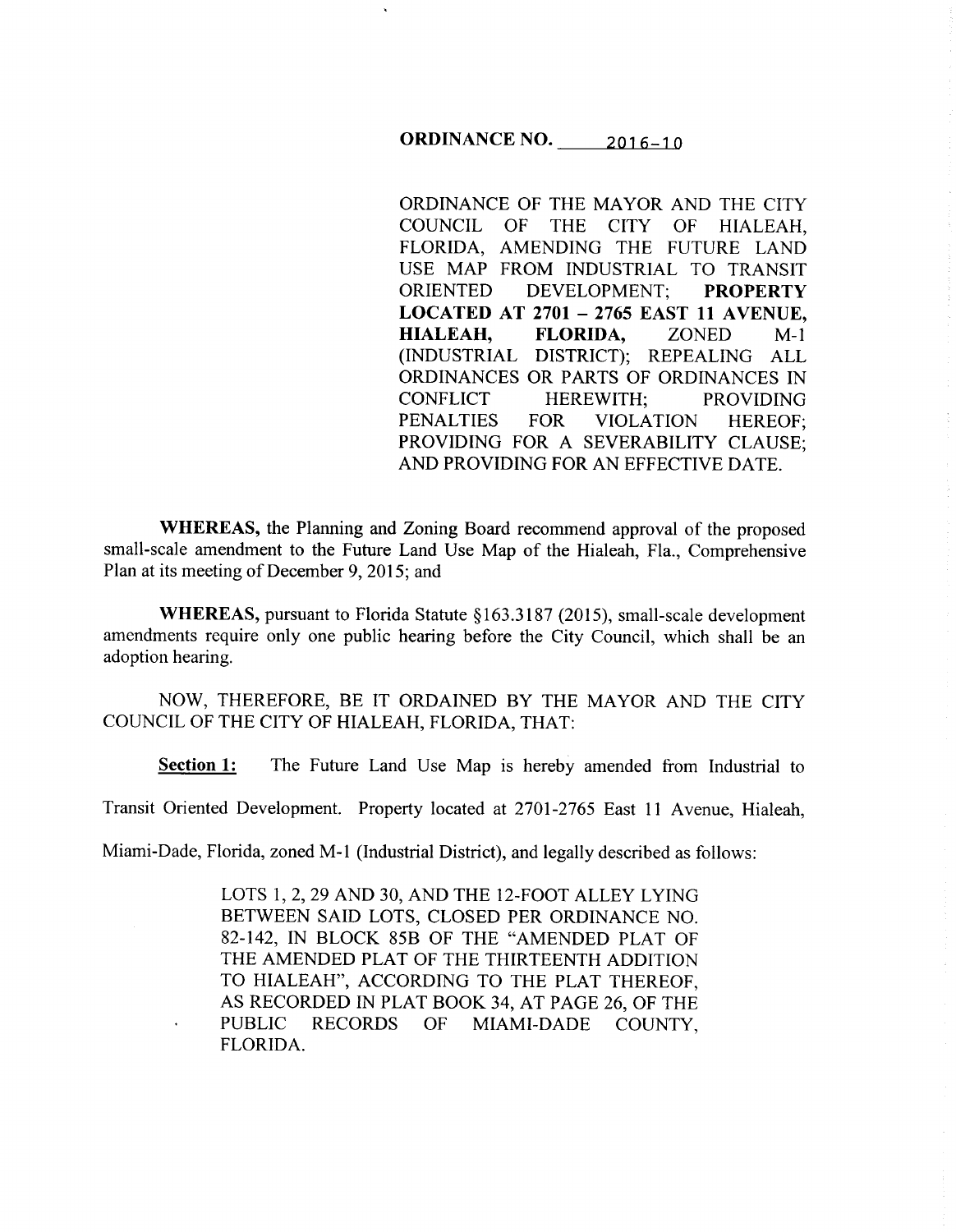## **Section 2: Repeal of Ordinances in Conflict.**

All ordinances or parts of ordinances in conflict herewith are hereby repealed to the extent of such conflict.

#### **Section 3: Penalties.**

Any person, business, association, corporation, partnership or other legal entity who violates any of the provisions of this ordinance shall be assessed a civil penalty, up to a maximum of \$500.00, within the discretion of the court or administrative tribunal having jurisdiction. Each day that a violation continues shall constitute a separate violation.

## **Section 4: Severability Clause.**

If any phrase, clause, sentence, paragraph or section of this ordinance shall be declared invalid or unconstitutional by the judgment or decree of a court of competent jurisdiction, such invalidity or unconstitutionality shall not affect any of the remaining <sup>p</sup>hrases, clauses, sentences, paragraphs or sections of this ordinance.

## **Section 5: Effective Date.**

Pursuant to Florida Statutes §163.3187(2015), this ordinance shall become effective <sup>31</sup>days after adoption. The date of adoption of this plan amendment shall be the date of signature by the Mayor of the City of Hialeah, Florida or the date of the next regularly scheduled City Council meeting, if the Mayor's signature is withheld or if the City Council overrides the Mayor's veto. Anyone seeking to challenge the compliance of this small-scale <sup>p</sup>lan amendment shall file a petition with the Division of Administrative Hearings within 30 days following the local government's adoption of the amendment. If challenged within 30 days after adoption, this small scale plan amendment shall not be effective until the state land